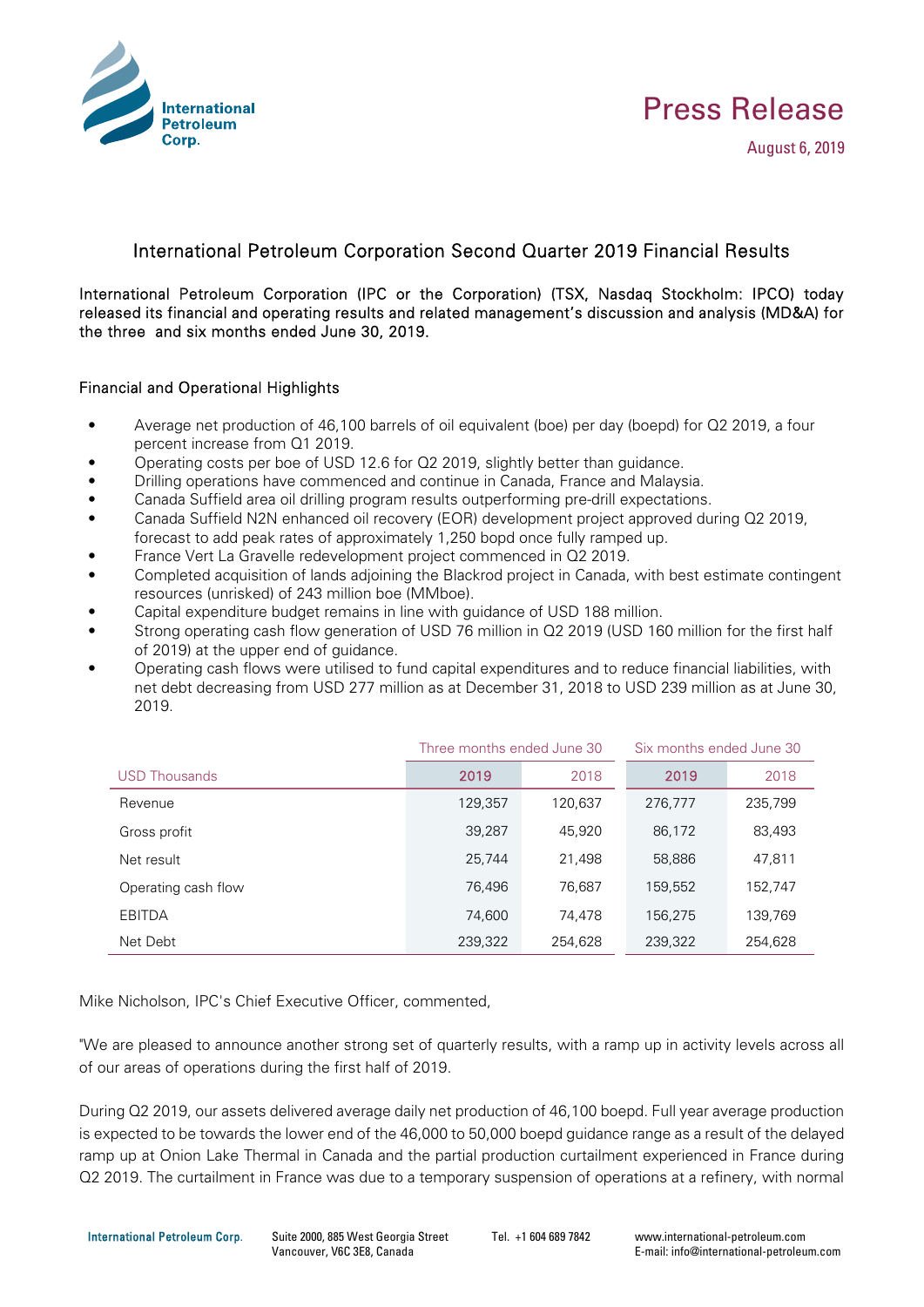operations resuming in late July 2019. The 2019 exit production rate expectation remains at 50,000 boepd. Our operating costs per boe for Q2 2019 was USD 12.6, slightly better than guidance.

IPC has continued to deliver a robust financial performance during Q2 2019 generating a quarterly operating cash flow of USD 76 million, at the upper end of guidance. This allowed IPC to fund its expenditure program and to reduce net debt from USD 257 million at the end of Q1 2019 to USD 239 million by the end of Q2 2019.

In Malaysia, following positive results from the 2016 and 2018 infill drilling programs and continued good reservoir performance, we approved a third phase of infill drilling on the Bertam field for execution in 2019. The drilling program commenced in June 2019. The drilling of two infill landing pilots has been completed. Better than expected results were encountered in the A-15 area and poorer than expected results were encountered in the A-14 area. As a result, the third infill well (A-20) is planned for the A-15 area. The Keruing exploration well was drilled in Q3 2019 and the well is being plugged and abandoned after the reservoir was found to be waterbearing. The drilling program in Malaysia continues with the drilling of three infill wells (A-18, A-19, A-20) and work progresses to identify potential new locations for drilling in 2020.

In Canada, we plan to drill 25 development oil wells in the Suffield area in 2019, including wells related to the Suffield N2N EOR development project. The drilling campaign commenced in Q4 2018 and production to date has been ahead of pre-drill expectations. On the gas side, the gas optimization program continues with the objective of minimizing natural declines through 2019.

In France, our team is focused on the execution of the Vert La Gravelle redevelopment project using horizontal drilling techniques. The rig is currently drilling the first of three wells as scheduled.

With significant undrawn credit facilities at our disposal, we continue to opportunistically evaluate additional acquisition targets that we believe can deliver long-term value for our shareholders."

*International Petroleum Corp. (IPC) is an international oil and gas exploration and production company with a high quality portfolio of assets*  located in Canada, Malaysia and France, providing a solid foundation for organic and inorganic growth. IPC is a member of the Lundin Group *of Companies. IPC is incorporated in Canada and IPC's shares are listed on the Toronto Stock Exchange (TSX) and the Nasdaq Stockholm exchange under the symbol "IPCO".* 

For further information, please contact:

Rebecca Gordon VP Corporate Planning and Investor Relations rebecca.gordon@international-petroleum.com Tel: +41 22 595 10 50

Robert Eriksson Media Manager reriksson@rive6.ch Tel: +46 701 11 26 15

This information is information that International Petroleum Corporation is required to make public pursuant to the EU Market Abuse Regulation and the Securities Markets Act. The information was submitted for publication, through the contact persons set out above, at 07:30 CET on August 6, 2019. The Corporation's unaudited condensed consolidated financial statements and management's discussion and analysis (MD&A) have been filed on SEDAR (www.sedar.com) and are also available on the Corporation's website (www.international-petroleum.com).

 $\bigcap_{r}$ 

## Forward-Looking Statements

This press release contains statements and information which constitute "forward-looking statements" or "forward-looking information" (within the meaning of applicable securities legislation). Such statements and information (together, "forward-looking statements") relate to future events, including the Corporation's future performance, business prospects or opportunities. Actual results may differ materially from those expressed or implied by forward-looking statements. The forward-looking statements contained in this press release are expressly qualified by this cautionary statement. Forward-looking statements speak only as of the date of this press release, unless otherwise indicated. IPC does not intend, and does not assume any obligation, to update these forward-looking statements, except as required by applicable laws.

All statements other than statements of historical fact may be forward-looking statements. Any statements that express or involve discussions with respect to predictions, expectations, beliefs, plans, projections, forecasts, guidance, budgets, objectives, assumptions or future events or performance (often, but not always, using words or phrases such as "seek", "anticipate", "plan", "continue", "estimate", "expect", "may", "will", "project", "forecast", "predict", "potential", "targeting", "intend", "could", "might", "should", "believe", "budget" and similar expressions) are not statements of historical fact and may be "forward-looking statements". Forward-looking statements include, but are not limited to, statements with respect to: IPC's intention and ability to continue to implement strategies to build long-term shareholder value; IPC's intention to review future potential growth opportunities; the ability of IPC's portfolio of assets to provide a solid foundation for organic and inorganic growth; the continued facility uptime and reservoir performance in IPC's areas of operation; the proposed Vert La Gravelle development project, including drilling, and other organic growth opportunities in France, including the Villeperdue West project;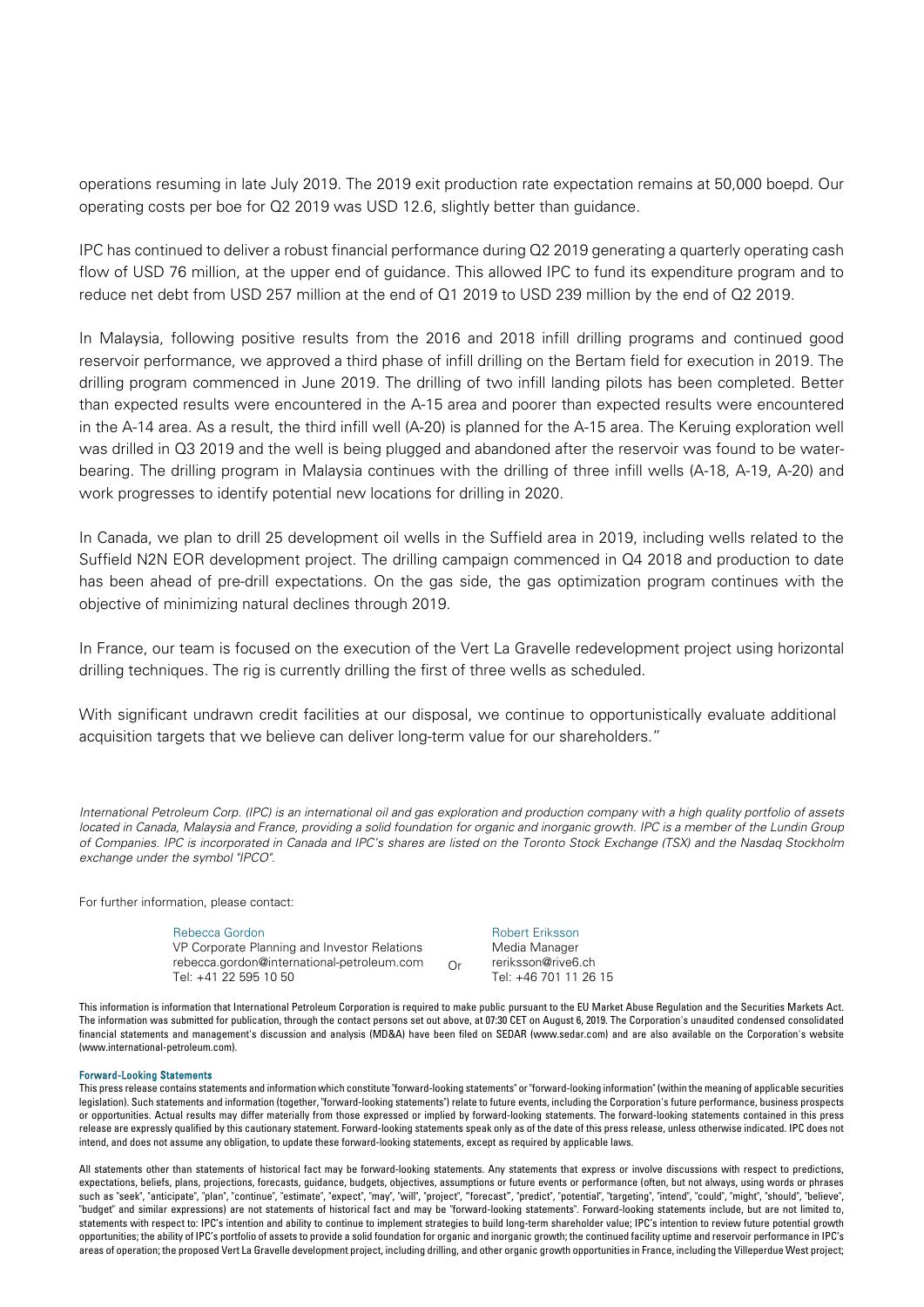the proposed third phase of infill drilling in Malaysia and the ability to identify and mature additional locations, and the production uplift from such drilling; future development potential of the Suffield operations, including continued and future oil drilling and gas optimization programs and the N2N EOR development project (including estimated peak rates and timing of such project); the proposed further conventional oil drilling in Canada, including the ability of such drilling to identify further drilling or development opportunities; development of the Blackrod project, including the land position acquired in May 2019, in Canada; the results of the facility optimization program and the work to debottleneck the facilities and injection capability and the F-Pad production, as well as water intake and steam generation issues, at Onion Lake Thermal; 2019 production range, exit rate, operating costs and capital expenditure estimates; potential further acquisition opportunities; estimates of reserves; estimates of contingent resources; estimates of prospective resources; the ability to generate free cash flows and use that cash to repay debt and to continue to deleverage; and future drilling and other exploration and development activities. Statements relating to "reserves" and "contingent resources" are also deemed to be forward-looking statements, as they involve the implied assessment, based on certain estimates and assumptions, that the reserves and resources described exist in the quantities predicted or estimated and that the reserves and resources can be profitably produced in the future. Ultimate recovery of reserves or resources is based on forecasts of future results, estimates of amounts not yet determinable and assumptions of management.

The forward-looking statements are based on certain key expectations and assumptions made by IPC, including expectations and assumptions concerning: prevailing commodity prices and currency exchange rates; applicable royalty rates and tax laws; interest rates; future well production rates and reserve and contingent resource volumes; operating costs; the timing of receipt of regulatory approvals; the performance of existing wells; the success obtained in drilling new wells; anticipated timing and results of capital expenditures; the sufficiency of budgeted capital expenditures in carrying out planned activities; the timing, location and extent of future drilling operations; the successful completion of acquisitions and dispositions; the benefits of acquisitions; the state of the economy and the exploration and production business in the jurisdictions in which IPC operates and globally; the availability and cost of financing, labour and services; and the ability to market crude oil, natural gas and natural gas liquids successfully.

Although IPC believes that the expectations and assumptions on which such forward-looking statements are based are reasonable, undue reliance should not be placed on the forward-looking statements because IPC can give no assurances that they will prove to be correct. Since forward-looking statements address future events and conditions, by their very nature they involve inherent risks and uncertainties. Actual results could differ materially from those currently anticipated due to a number of factors and risks. These include, but are not limited to: the risks associated with the oil and gas industry in general such as operational risks in development, exploration and production; delays or changes in plans with respect to exploration or development projects or capital expenditures; the uncertainty of estimates and projections relating to reserves, resources, production, revenues, costs and expenses; health, safety and environmental risks; commodity price and exchange rate fluctuations; interest rate fluctuations; marketing and transportation; loss of markets; environmental risks; competition; incorrect assessment of the value of acquisitions; failure to complete or realize the anticipated benefits of acquisitions or dispositions; the ability to access sufficient capital from internal and external sources; failure to obtain required regulatory and other approvals; and changes in legislation, including but not limited to tax laws, royalties and environmental regulations. Readers are cautioned that the foregoing list of factors is not exhaustive.

Additional information on these and other factors that could affect IPC, or its operations or financial results, are included in the MD&A (See "Cautionary Statement Regarding Forward-Looking Information" therein), the Corporation's Annual Information Form (AIF) for the year ended December 31, 2018 (See "Cautionary Statement Regarding Forward-Looking Information", "Reserves and Resources Advisory" and " Risk Factors" therein) and other reports on file with applicable securities regulatory authorities, which may be accessed through the SEDAR website (www.sedar.com) or IPC's website (www.international-petroleum.com).

## Non-IFRS Measures

References are made in this press release to "operating cash flow" (OCF), "Earnings Before Interest, Tax, Depreciation and Amortization" (EBITDA), "operating costs" and "net debt"/"net cash", which are not generally accepted accounting measures under International Financial Reporting Standards (IFRS) and do not have any standardized meaning prescribed by IFRS and, therefore, may not be comparable with definitions of OCF, EBITDA, operating costs and net debt/net cash that may be used by other public companies. Non-IFRS measures should not be considered in isolation or as a substitute for measures prepared in accordance with IFRS.

Management believes that OCF, EBITDA, operating costs and net debt/net cash are useful supplemental measures that may assist shareholders and investors in assessing the cash generated by and the financial performance and position of the Corporation. Management also uses non-IFRS measures internally in order to facilitate operating performance comparisons from period to period, prepare annual operating budgets and assess the Corporation's ability to meet its future capital expenditure and working capital requirements. Management believes these non-IFRS measures are important supplemental measures of operating performance because they highlight trends in the core business that may not otherwise be apparent when relying solely on IFRS financial measures. Management believes such measures allow for assessment of the Corporation's operating performance and financial condition on a basis that is more consistent and comparable between reporting periods. The Corporation also believes that securities analysts, investors and other interested parties frequently use non-IFRS measures in the evaluation of issuers.

The definition and reconciliation of each non-IFRS measure is presented in IPC's MD&A (See "Non-IFRS Measures" therein).

#### Disclosure of Oil and Gas Information

This press release contains references to estimates of gross 2P reserves attributed to the Corporation's oil and gas assets. Gross reserves are the total working interest reserves before the deduction of any royalties and including any royalty interests receivable.

Reserves estimates, contingent resource estimates and estimates of future net revenue in respect of IPC's oil and gas assets in the Suffield area of Canada are effective as of December 31, 2018, and are included in the report prepared by McDaniel & Associates Consultants Ltd. (McDaniel), an independent qualified reserves evaluator, in accordance with National Instrument 51-101 – Standards of Disclosure for Oil and Gas Activities (NI 51-101) and the Canadian Oil and Gas Evaluation Handbook (the COGE Handbook), and using McDaniel's January 1, 2019 price forecasts.

Reserves estimates, contingent resource estimates and estimates of future net revenue in respect of IPC's oil and gas assets in the Onion Lake, Blackrod and Mooney areas of Canada are effective as of December 31, 2018, and are included in the report prepared by Sproule Associates Limited (Sproule), an independent qualified reserves evaluator, in accordance with NI 51-101 and the COGE Handbook, and using McDaniel's January 1, 2019 price forecasts.

The contingent resource estimates in respect of the oil and gas assets acquired in May 2019 in the Blackrod area of Canada are effective as of December 31, 2018, and have been evaluated by Sproule, in accordance with NI 51-101 and the COGE Handbook. The lands acquired will be part of the planned SAGD development at Blackrod and have the same classification (Development on Hold) as the other Blackrod lands. The same chance of development risk (77%) has been applied to the acquired lands as was used for Phase 2 and Phase 3 of the Blackrod project. These lands will be incorporated into the Phase 2 and Phase 3 development plan going forward. Additional details regarding the planned development at Blackrod, including an assessment of the contingencies, timing and economics for the proposed development, are available in the AIF.

Reserve estimates, contingent resource estimates, prospective resource estimates and estimates of future net revenue in respect of IPC's oil and gas assets in France and Malaysia are effective as of December 31, 2018, and are included in the report prepared by ERC Equipoise Ltd. (ERCE), an independent qualified reserves auditor, in accordance with NJ 51-101 and the COGE Handbook, and using McDaniel's January 1, 2019 price forecasts.

The price forecasts used in the reserve reports are available on the website of McDaniel (www.mcdan.com), and are contained in the MCR.

"2P reserves" means IPC's gross proved plus probable reserves. "Proved reserves" are those reserves that can be estimated with a high degree of certainty to be recoverable. It is likely that the actual remaining quantities recovered will exceed the estimated proved reserves. "Probable reserves" are those additional reserves that are less certain to be recovered than proved reserves. It is equally likely that the actual remaining quantities recovered will be greater or less than the sum of the estimated proved plus probable reserves.